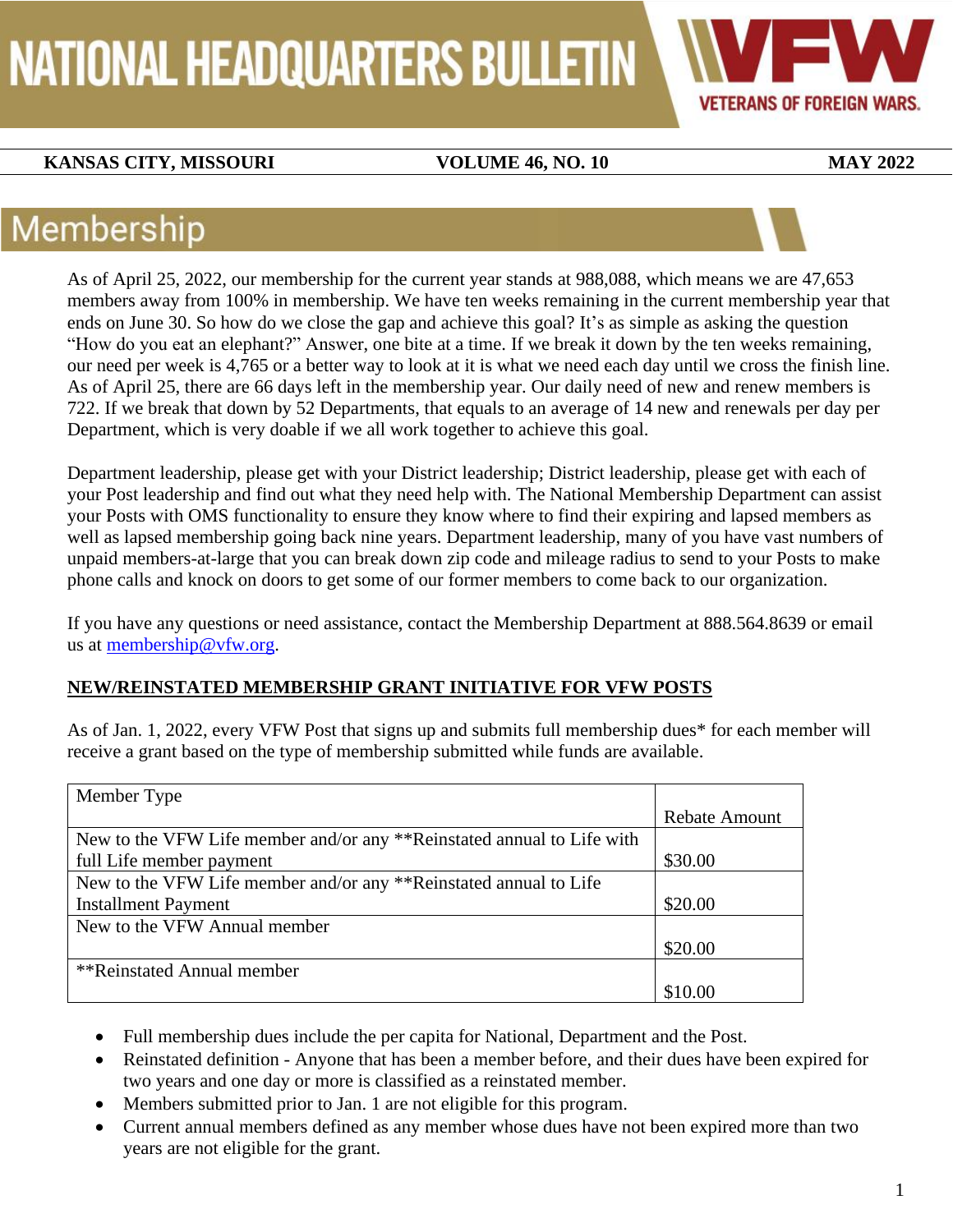• Members-at-Large are not part of this program.

#### **ALL-AMERICAN CAP ORDER INFORMATION**

All District and Post Commanders who achieve 100% in membership will receive an email from National Headquarters requesting their VFW hat size and preference type of cap (female/male).

A District and Post will not be considered All-American until they achieve greater than 100% in membership and have met all program requirements.

Only the top ten District Commanders in each division and only the top 25 Post Commanders in each division who achieve All-American status will receive an All-American cap from National Headquarters.

Once the email from National Headquarters has been received, click on the link and provide the data requested for hat sizes. Having the data will make it easier to place the All-American cap orders to ensure they arrive on time for the National Convention.

#### **POST DEVELOPMENT**

Congratulations to Department of New Mexico instituting VFW Post 12212, Silver City Post! With just two months left in this year's membership program, there are several Departments that have worked hard to institute new Posts. Don't let your efforts to institute a Post or revitalize an existing Post go unnoticed. Let us know what your hard work in this area resulted in this year. For those that may be close to getting your charter, make the most of these next two months! For tips on how to institute a new Post, check out our New Post Development & Revitalization Manual, which can be viewed/downloaded from [vfw.org,](mailto:membership@vfw.org) under Membership Retention & Training. To understand more, give me a call, Corey Hunt, 816.968.2788 to discuss ways you can energize your membership. We have many resources for you including training videos and presentations on topics which are designed to help you grow membership and retain those members.

### **NEW POST DEVELOPMENT & POST REVITALIZATION DEPARTMENT AWARD**

For each new Post, the Department will receive two entries into a drawing, and one entry for increasing the membership of a Post of 50 members or less to over 50 members by July 1, 2022, the Department selected will receive:

#### • **\$1,000 paid directly to Department.**

For details on this and all other All-American membership incentives, view the Commander-in-Chief's National Membership Program at [vfw.org](mailto:membership@vfw.org) under *Membership Recruiting & Retention***.**

For any questions or further information, please contact the Membership Department via email at [membership@vfw.org](mailto:membership@vfw.org) or call us at 1.888.564.6839.

#### **UPCOMING TRAINING**

The next Membership Monday training webinar will be on May 9, 2022, at 2 PM, CDT, Topic: **TBD**.

#### **CHECK OUT OUR FACEBOOK PAGE!**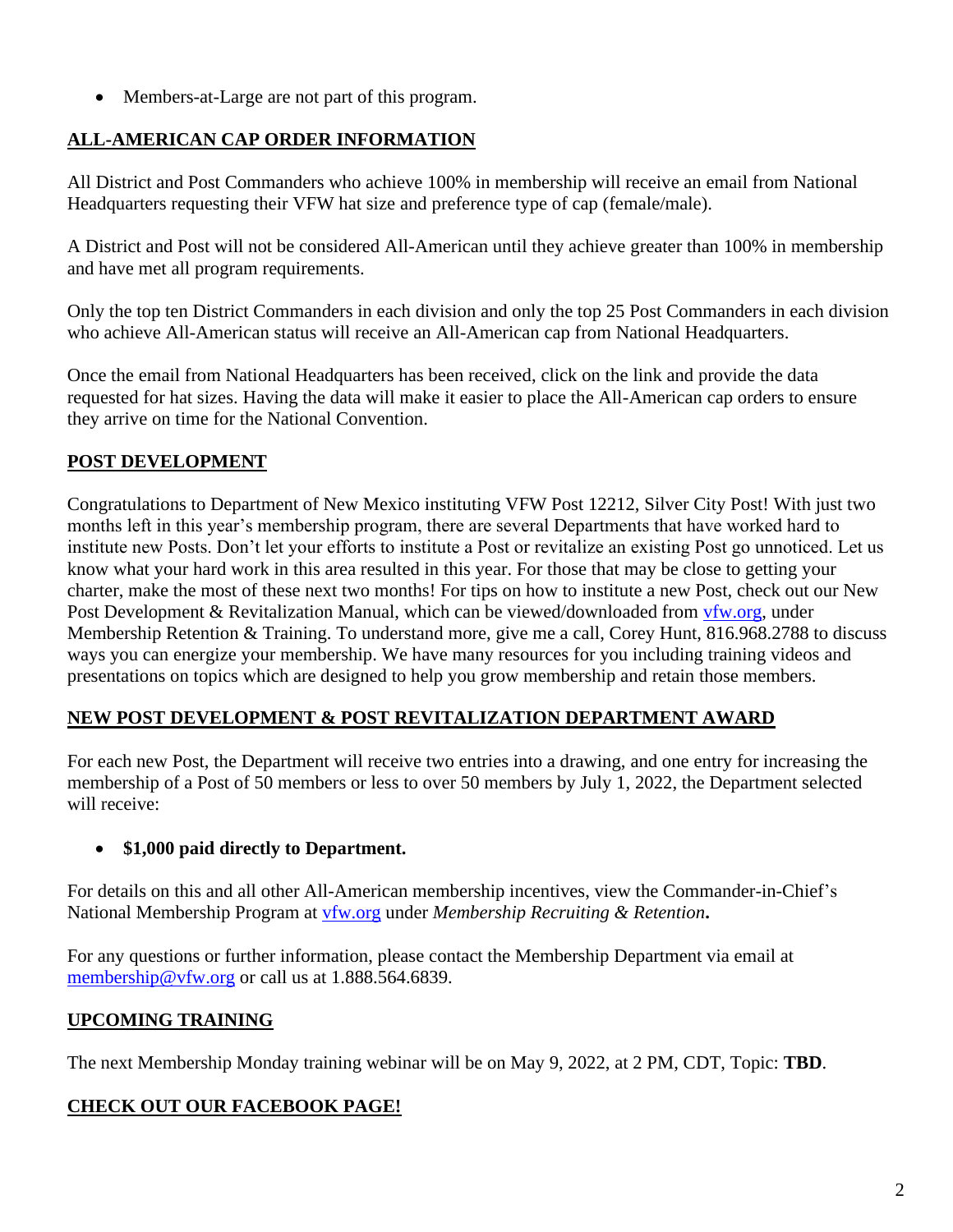Don't forget to follow us on Facebook to view the latest membership news, Post Shout-Outs and important resource information throughout the year - [facebook.com/VFWmembershipHQ/](https://www.facebook.com/VFWmembershipHQ/).

#### **CONGRATULATIONS TO THE TOP THREE RECRUITERS!**

Top Three Recruiters (as of 4.26.22):

**Joseph T. Allen – 372** VFW Post 3285, Dept. of MD

**Larry M. Gerlt – 277** VFW Post 2704, Dept. of NE

**Michael J. Eason – 137** VFW Post 9376, Dept. of MD

#### **LEGACY LIFE MEMBERSHIP**

CHECK OUT OUR LEGACY LIFE VIDEO! Go to [vfw.org,](http://www.vfw.org/) click on JOIN, and scroll down to Legacy Life Membership and then click on the video on the right. This prestigious program is available to all Life members and is now available in memoriam for past Life members. There are three levels of membership; each offer their own package of exclusive member benefits. Financial contributions to the Legacy Life member program are tax deductible to the maximum extent allowed by law.

| <b>Enrollment Cost:</b> |            | <b>Annual Payouts:</b> |                    |                 |
|-------------------------|------------|------------------------|--------------------|-----------------|
| Levels                  |            | <b>Posts</b>           | <b>Departments</b> | <b>National</b> |
| Gold-                   | \$1,200.00 | \$18.00                | \$18.00            | \$18.00         |
| Silver-                 | \$800.00   | \$12.00                | \$12.00            | \$12.00         |
| Bronze-                 | \$400.00   | \$6.00                 | \$6.00             | \$6.00          |

*What will your Legacy be?*

### **VFW National Convention**

**CONVENTION HOUSING:** 123rd National Convention housing opened Feb. 17, 2022.

We encourage attendees to make their reservations now for the National Convention. We **cannot** guarantee there will be availability through housing **deadline of June 13** as the rooms are booking quickly and are **first come, first served**.

To make a reservation, go online to [vfw.org](http://www.vfw.org/) or call 844.464.6840 (980.337.3372 internationally).

### Development

**Memorial Day Campaign –** You should be receiving a package within the next few days with 2 dimes, \$1.50 check and a set of patriotic coasters. These items are simple reminders of how much your generosity means to the VFW and all the veterans we serve. When you return the dimes and check with the most generous gift you can manage, it will mean the VFW will continue to be there to help veterans and military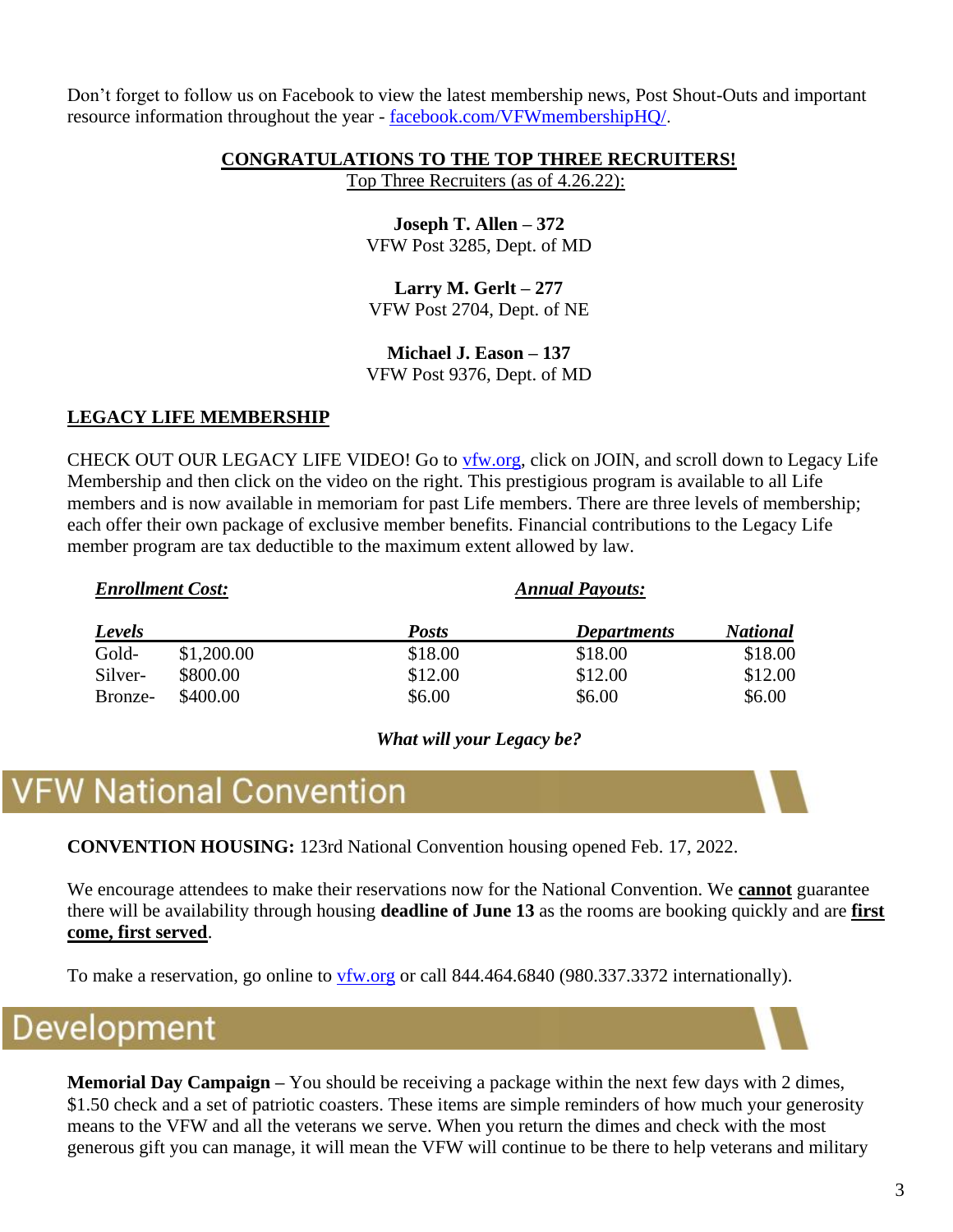families receive financial grants when times are tough, assist veterans in obtaining the benefits they have earned and ensure the rights of veterans of every generation are respected and protected. The coasters are a thank you for your continuing support. I also hope that you will join other veterans and military families in displaying the U.S. flag on all patriotic holidays, particularly this upcoming Memorial Day. You can visit [heroes.vfw.org/Flag](https://heroes.vfw.org/ea-campaign/action.retrievestaticpage.do?ea_static_page_id=5024) to print a free flag poster to display.

**Matching Gift Opportunity to Support the VFW's Programs –** The VFW has been presented with a great opportunity by generous friends of the VFW. They have made an offer to triple your gift until June 18, 2022, up to \$50,000! They believe there are many others who understand that the cost of war extends well beyond the battlefield. They are asking proud VFW members like you to support fellow veterans of all generations who have been disabled by war. Thanks to dedicated members like you, we have been able to provide the life-changing assistance our veterans need. The pandemic is still causing major hardship for so many of our service members and veterans. The VFW is on the front line in the fight for education, jobs, health care and an overall better quality of life FOR VETERANS! This is a great opportunity to help support veterans of all ages, right in your Department. Be as generous as you can and send your gift in by June 18, 2022, to make sure it is tripled!

**Show Your Support for Grieving Gold Star Families and "Sign The Card" –** This month we will be deploying the May Sign-A-Card Email Campaign. Help us support grieving Gold Star Families**. It will mean a lot to them if you'll take a moment to show you care.** Once you receive the email you can follow the link to sign a card that will be printed and delivered to a military family who is grieving the loss of their hero. **It may seem like such a small thing, but it really does mean the world to families who have experienced such painful loss.** 

**May is National Military Appreciation Month –** Is your Post planning to commemorate a special event for Military Spouses Day on May 6, Peace Officers Memorial Day on May 15, Armed Forces Day on May 21, National Maritime Day on May 22, or Memorial Day on May 30?

If your Post is planning a special event this month to commemorate any of the above-mentioned special days, please share your success story with us. We will be looking for special stories from Posts like yours to feature in upcoming monthly e-newsletters and on [vfw.org/VFWatWork](http://www.vfw.org/vfwatwork) in the Story Archive. You may email your story to [success@vfw.org.](mailto:success@vfw.org)

**Helping the VFW for Generations to Come –** One of the easiest ways to continue providing support for your brothers and sisters-in-arms, as well as their families, is to name the VFW in your will or trust. It only takes a few words, and you remain in control of your assets during your lifetime. Just a small percentage of your assets could go a long way in helping the VFW continue its mission into the future. Free estate planning information is always available by contacting the VFW Planned Giving Office at 816.968.1119, email [plannedgiving@vfw.org](mailto:plannedgiving@vfw.org) or visit [vfw.org/PlannedGiving.](http://www.vfw.org/plannedgiving)

**Have You Heard About the VFW's Partners in Patriotism? –** Commander-in-Chief Fritz Mihelcic would like you to join with him in supporting the VFW's life-changing programs for veterans, service members and their families and reduce the amount of mail you receive. The VFW has an option that allows you to support VFW programs on a monthly, quarterly, or yearly basis, as well as reduce expenses and eliminate the fundraising mail. It is called Partners in Patriotism. As a member of Partners in Patriotism, you choose a set dollar amount for your donation (minimum amount of \$10) that is either charged to your credit card or set up as an Electronic Funds Transfer (EFT) from your bank account. Once you join the VFW's Partners in Patriotism, you will only receive the Quarterly Supporter newsletters to keep you informed of the many efforts your monthly gifts are making possible, and a Year-End Tax Receipt mailed by the end of January. If you are interested in joining Partners in Patriotism, you may contact Donor Services in the VFW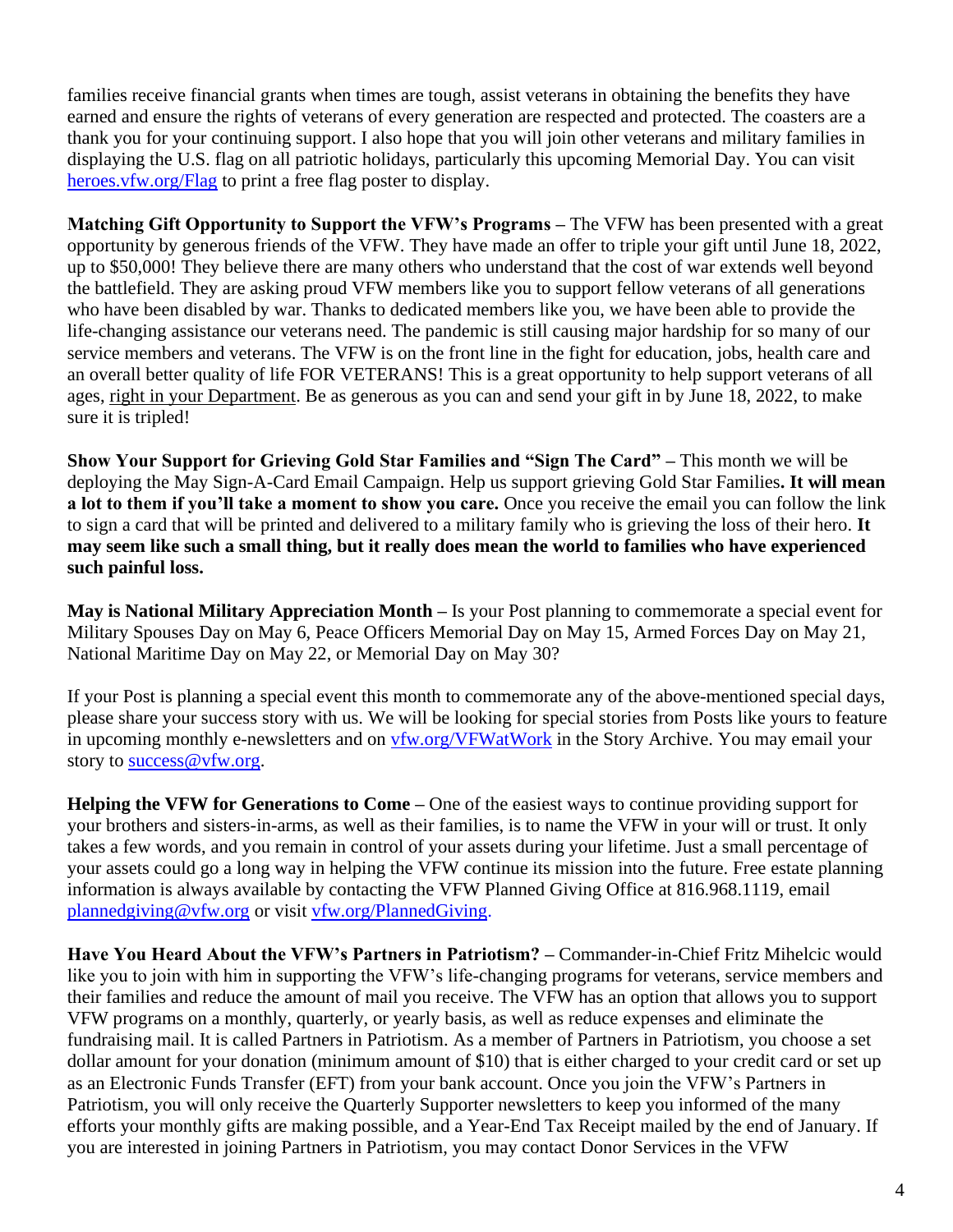Development Department at 1.833.VFW.GIVE (1.833.839.4483) or email us at [partners@vfw.org](mailto:partners@vfw.org) with "Partners in Patriotism Application" in the subject line.

**VFW Friends of Freedom –** If you are not already a member of the VFW's online community, please visit [vfw.org](http://www.vfw.org/) and look for the gold banner that says **"Find Out What's Happening"** to sign up. As a member of the VFW's Friends of Freedom, you will receive special emails with breaking VFW news, legislative alerts and unique opportunities to help the VFW in assisting our nation's veterans, service members and their families. You may also visit [vfw.org/VFWatWork](http://www.vfw.org/vfwatwork) and click on **"Read VFW success stories"** to learn how the VFW is fighting for veterans' rights, assisting veterans in need, educating our youth and aiding military families across the nation. Check back often to see newly posted stories!

**Department Resources –** Many great resources are available for your Department to use in promoting fundraising programs. These resources are available at heroes. vfw.org/VFWTools. The latest fundraising program information, ideas and promotional tools from the Development Department can be found here. Download ad slicks, ready-to-use articles and other items for your Department publications and/or website. Recent mailings and mail schedules are also posted on a regular basis. Use the tools found on the VFW Department Resources Page to help strengthen your Department programs. Check it out today!

### **FW Communications**

#### **VFW Day of Service**

• May 7, the inaugural VFW Day of Service, is only a few days away. From food drives and park cleanup projects, every day more and more veterans and VFW Posts are stepping forward to volunteer and coordinate community service events throughout the month of May. We need you on our team. Tell us [about your planned project.](https://protect-us.mimecast.com/s/JgufCG62x4hrQyxtQvfrN)

#### **"Salute to the Heroes" with John Rich**

• Keep your schedule open on Friday, May 6 from  $6 - 7$  p.m. CDT for "Salute to the Heroes" with VFW National Commander Fritz Mihelcic and country music star John Rich – streaming LIVE from the [Redneck Riviera YouTube channel!](https://www.youtube.com/user/realredneckriviera)

#### **It's Not Too Late to Donate Your myWalgreens Cash Rewards to the VFW**

- We're participating in the myWalgreens donation program! You can donate your myWalgreens cash rewards to Veterans of Foreign Wars thru May 31, 2022.
- To learn more about the myWalgreens program, visit [walgreens.com/mywalgreens.](https://www.walgreens.com/topic/promotion/mywalgreens.jsp)

### **Veterans & Military Support Programs**

For Posts and Departments to qualify for All-American, **a minimum of \$100** must be donated to **Veterans & Military Support** by **June 30, 2022**. Please go to the **All-American Dashboard** and use the **VMS Donation link** at the **upper right hand corner** of the screen.

You can also use the link located on the **Veterans & Military Support Program Chairman Tools webpage.** Link to this is provided below.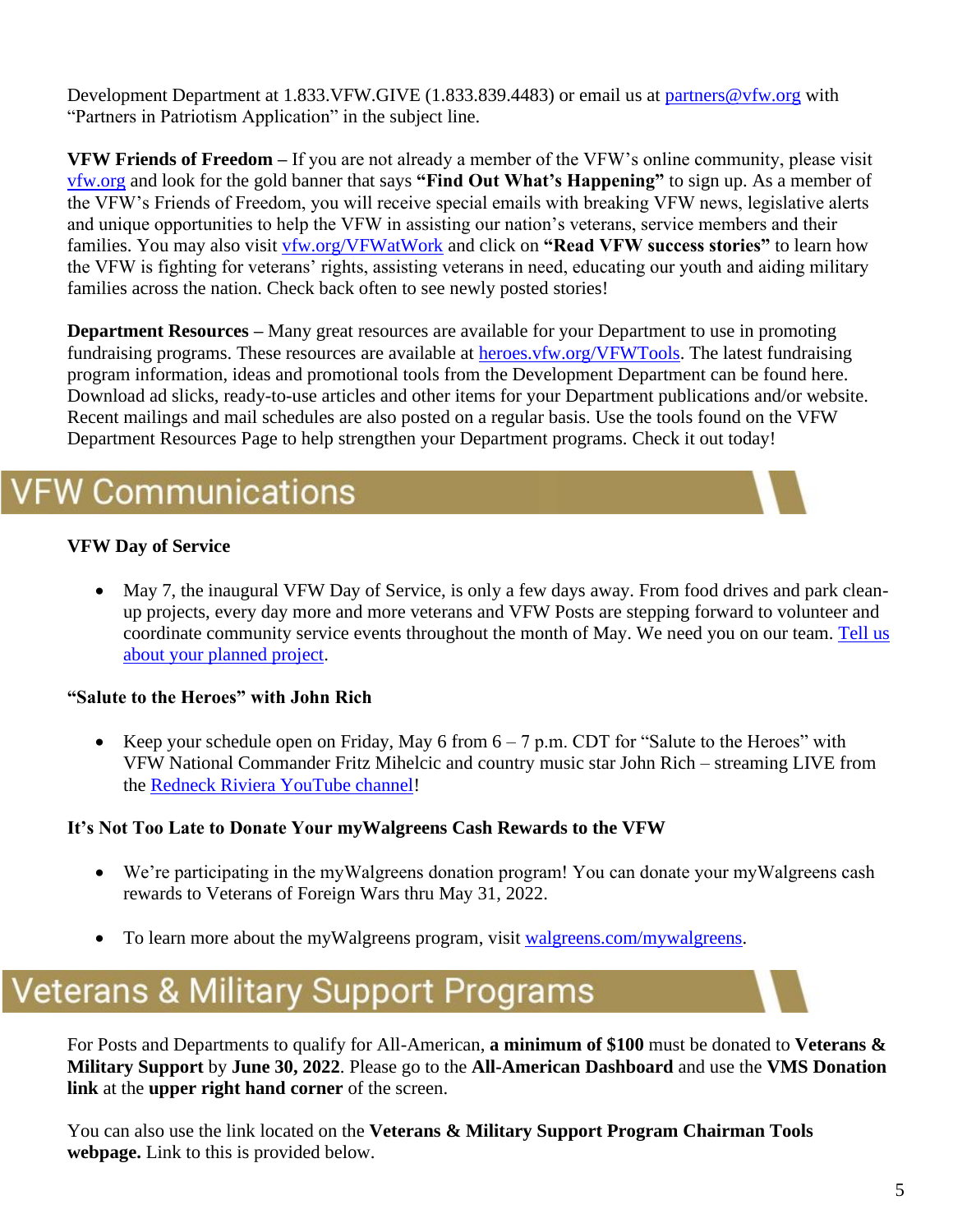#### **[Access the Veterans & Military Support Program Chairman Tools webpage now](https://www.vfw.org/community/troop-support/VMSP-Chair-Tools)**

**Do not use the red donate link in the upper right hand corner.** This is the general donation link.

**Donation reports are received on most Fridays and are uploaded to the Dashboard on the same day. The period of this report is from the previous Friday to current Thursday.**

**Email notification/Order Form** for the **2022-23 VMS Lapel Pins** were sent out last month. If you haven't placed your order yet, please do so as soon as possible. If you have any questions, comments, or concerns, please contact Mark Herron via email at **[mherron@vfw.org](mailto:mherron@vfw.org)** or call 816-968-1102.

As a reminder, the **MAP Event Report** is **due within 14 days of the events conclusion.** If you have any questions, please contact us at **[map@vfw.org](mailto:map@vfw.org)**.

### **VFW Programs**

**DISPLAYING MILITARY SERVICE SYMBOLS.** Military service flags, insignias, etc. should be displayed in the following order (left to right as you face the flags): Army, Marine Corps, Navy, Air Force, Space Force and then Coast Guard. For military flags, go to [vfwstore.org/searchresults?q=MilitaryFlag.](https://www.vfwstore.org/searchresults?q=MilitaryFlag)

**NATIONAL COMMUNITY SERVICE VOLUNTEER RECOGNITION PROGRAM.** This program is designed to provide recognition and awards to VFW members who volunteer their time to outside organizations. Recognition is in the form of certificates and/or lapel pins which are given to volunteers who have completed the number of hours prescribed for those awards. For more information, see the VFW Community Activities and Citizenship Education Chairmen's Manual or contact Tammy at 816.756.3390, ext. 6287 in the VFW Programs department for a nomination form.

**VFW HONORS AMERICA'S TEACHERS DURING 2021–22 PROGRAM YEAR.** As announced during the virtual Voice of Democracy-Parade of Winners awards ceremony on April 7, congratulations to the following teacher who was selected as the National winner for 2021-22:

Lisa Russell, teacher at East Elementary School, Mountain Home, ID, was selected by VFW Mountain Home Air Force Base Post 5423, Mountain Home, ID.

Lisa will receive an all-expenses-paid trip to the National Convention in Kansas City, Missouri, to accept her National award, a \$3,000 cash award for professional development expenses and plaques for both her and her school. (The cash award will be forwarded to her school, in her name, for those expenses.)

Please note, each Department's recipients and their schools will receive a National Commendation citation, which will be sent to the Department Headquarters for presentation.

**ALL-AMERICAN DASHBOARD.** Military Assistance Program grants have been launched to show Departments and Posts how much in grant assistance that has been received from National HQs to supplement the Unmet Needs financial grants and VFW Sport Clips Help-A-Hero scholarship statistics. The information charts reside on the KPI tools section.

Please encourage Posts to read the 2021-22 Membership program. Many Posts don't understand they need to sign up five new Action Corps subscribers, create a Facebook page, two separate partnering events along with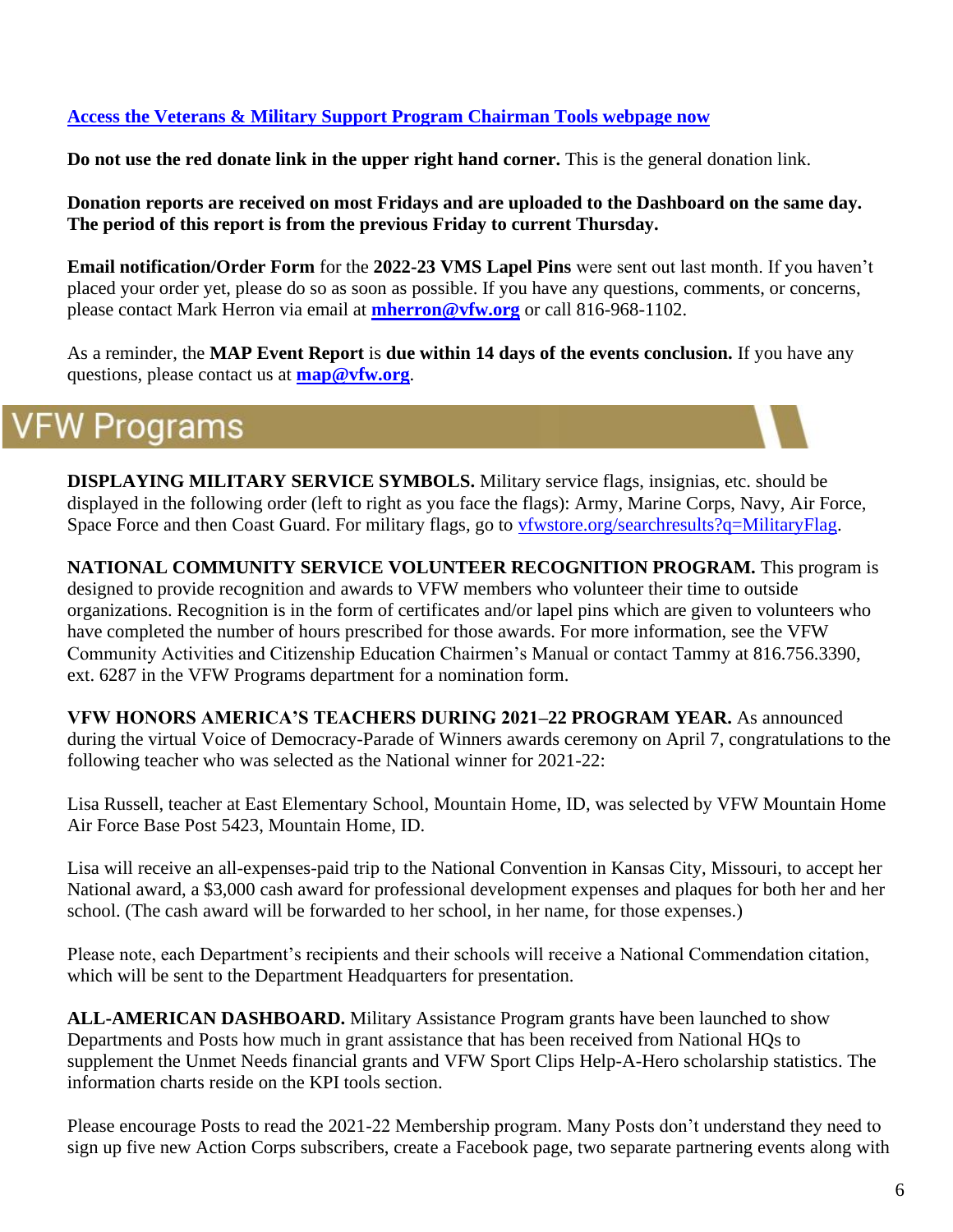a 10% increase in Community Service Impact from last year. They must submit reports through the dashboard to gain credit.

**IT'S SCHOLARSHIP TIME!** It is the perfect time to be contacting schools, youth groups, parent organizations and others with information about Voice of Democracy and Patriot's Pen. Schools are making curriculum decisions now and parents are thinking about scholarships.

Please remember that Voice of Democracy and Patriot's Pen are VFW programs supported by the VFW Auxiliary. It is inappropriate for the VFW Auxiliary to conduct a separate judging at any level.

If you have questions regarding any of the above, please email [nlopez@vfw.org](mailto:nlopez@vfw.org) or call 816.968.1155.

**NEW VOICE OF DEMOCRACY AND PATRIOT'S PEN THEMES.** The 2022-23 themes have been chosen by Senior Vice Commander-in-Chief Timothy M. Borland. The Voice of Democracy theme will be "Why is the Veteran Important?" and the Patriot's Pen theme will be "My Pledge to our Veterans."

**NEW VOICE OF DEMOCRACY AND PATRIOT'S PEN ENTRY FORMS.** The new 2022-23 Voice of Democracy and Patriot's Pen entry forms are now available on the VFW website.

For Voice of Democracy and Patriot's Pen brochures, posters, awards and more, visit the VFW Store: [vfwstore.org/category/programs/voiceofdemocracy](http://www.vfwstore.org/category/programs/voiceofdemocracy) for Voice of Democracy and [vfwstore.org/category/programs/patriotspen](http://www.vfwstore.org/category/programs/patriotspen) for Patriot's Pen.

**NOTE:** "NEW" Voice of Democracy and Patriot's Pen posters are now available!

**U.S. FLAG HALF-STAFF REMINDER.** The U.S. Flag should be at half-staff on Peace Officers Memorial Day on Sunday, May 15.

**HALF-STAFF U.S. FLAG.** The U.S. Flag should be at half-staff on Memorial Day, the last Monday in May (federal holiday - half-staff until noon). Flags available at VFW Store [vfwstore.org/category/flags/usflags.](http://www.vfwstore.org/category/flags/usflags)

**FLAG DAY, JUNE 14.** All VFW units are reminded to properly display the U.S. Flag on Flag Day, Tuesday, June 14 and to conduct a ceremony or program as feasible. You may contact the VFW Communications Department for a Flag Day speech. It is also suggested Posts should award the VFW Patriotic Citizen Award (Product No. 4385) for those who have daily displayed our National flag.

**"UPDATED" POW/MIA FLAG -- OFFICIAL DISPLAY DAYS.** Under previous Public Law 105-85 (Nov. 16, 1997), it indicated there were only six days that federal agencies, military installations and U.S. post offices were required to display the POW/MIA flag. Now under new law, Public Law 116-67 (Feb. 21, 2020), it is required that the POW/MIA flag be flown on all days on which the flag of the United States is displayed. To purchase a POW/MIA flag, go to [vfwstore.org/products/GP237.](http://www.vfwstore.org/products/GP237)

**IRS AND VFW AWARD MONIES.** The Internal Revenue Service (IRS) requires that any recipient that receives more than a \$599 award should receive a Form 1099 identifying the proceeds as taxable. This will include the VFW programs Patriot's Pen and Smart/Maher VFW National Citizenship Education Teacher Award.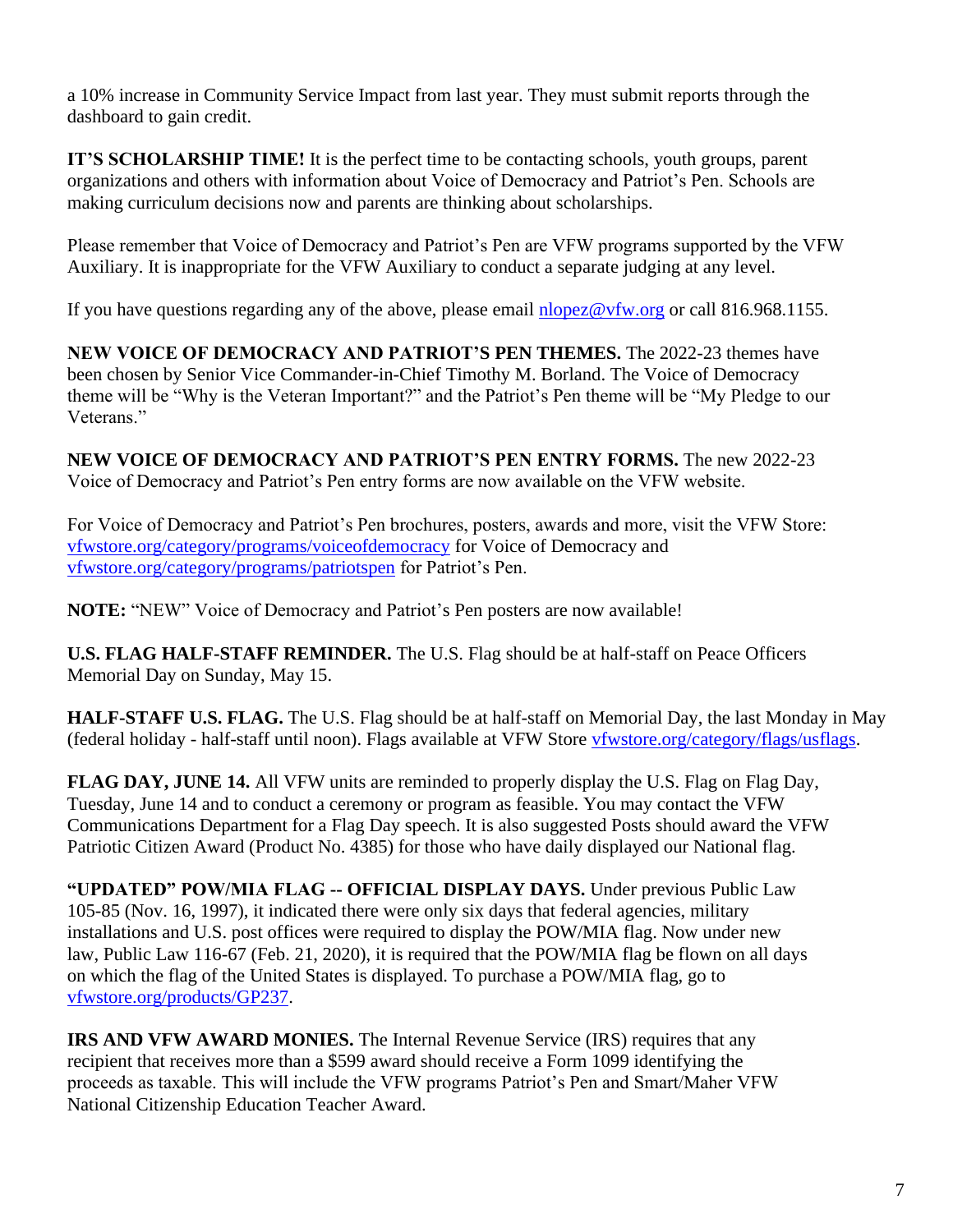### **VFW Member Benefits**

#### **Member Benefit Notification: Travel Confidently with Emergency Assistance Plus® (EA+®)**

If you get sick or hurt while traveling – in a place you don't know, with unknown medical staff – the *Emergency Assistance Plus* program comes to your rescue with services that are vital in an emergency. Whether a few cities away, across the states, or around the world,  $EA$ + provides 24-hour assistance while traveling, every time you travel. Services include:

- Medical Evacuation & Transportation Home
- Medical Assistance
- Assistance for Companions
- Travel Assistance

Emergency Assistance Plus® (EA+®) steps in to help you with more than 20 emergency and medical assistance services if an emergency arises while you are traveling. Get additional information at [vfwmemberplans.com/emergency-assistance-plus.](http://www.vfwmemberplans.com/emergency-assistance-plus)

#### "Buddy"<sup>®</sup> Poppy

**"BUDDY" ® POPPY CAMPAIGN.** Although we emphasize Buddy Poppies on Veterans Day and Memorial Day, it is important to realize that the distribution of Buddy Poppies should be a year-round exercise. Each time a Post participates in an activity where the public will be present, Buddy Poppies should be present as a fundraising tool and simply to recognize our fallen comrades. Where the VFW appears, Buddy Poppies should be a constant reminder that we will never forget those who have perished in the name of liberty. Just as "They Gave, Will You?" is a year-round thing, so should the distribution of VFW Buddy Poppies.

Remember that your poppies should be ordered a minimum of 8 weeks in advance of your distribution date. Be sure to specify a date by which the poppies are required, do not use "ASAP."

BUDDY POPPY UPDATE National Headquarters conducted a review of the Buddy Poppy policy and procedures and implemented the following changes effective May 20, 2021:

- 1) If you do not receive your order within 8 weeks of placing it with your Department, please contact National Headquarters to report that you have not received the order.
- 2) If you do not report a missing order 3 months after the 8-week processing time, the order will NOT be replaced free of charge and you will have to resubmit your order.

Miscellaneous items (coin cans, buttons, posters, etc.) should be ordered directly from the VFW Store at [vfwstore.org/category/programs/buddypoppy](https://www.vfwstore.org/category/programs/buddypoppy) or the VFW Store/Emblem and Supply Catalog.

The Manual of Procedure provides that Post relief funds may be used for programs such as Voice of Democracy, Patriot's Pen, Citizenship Education, and Community Service as long as suggestions in the chairmen guidebooks are used as an example of promoting these programs.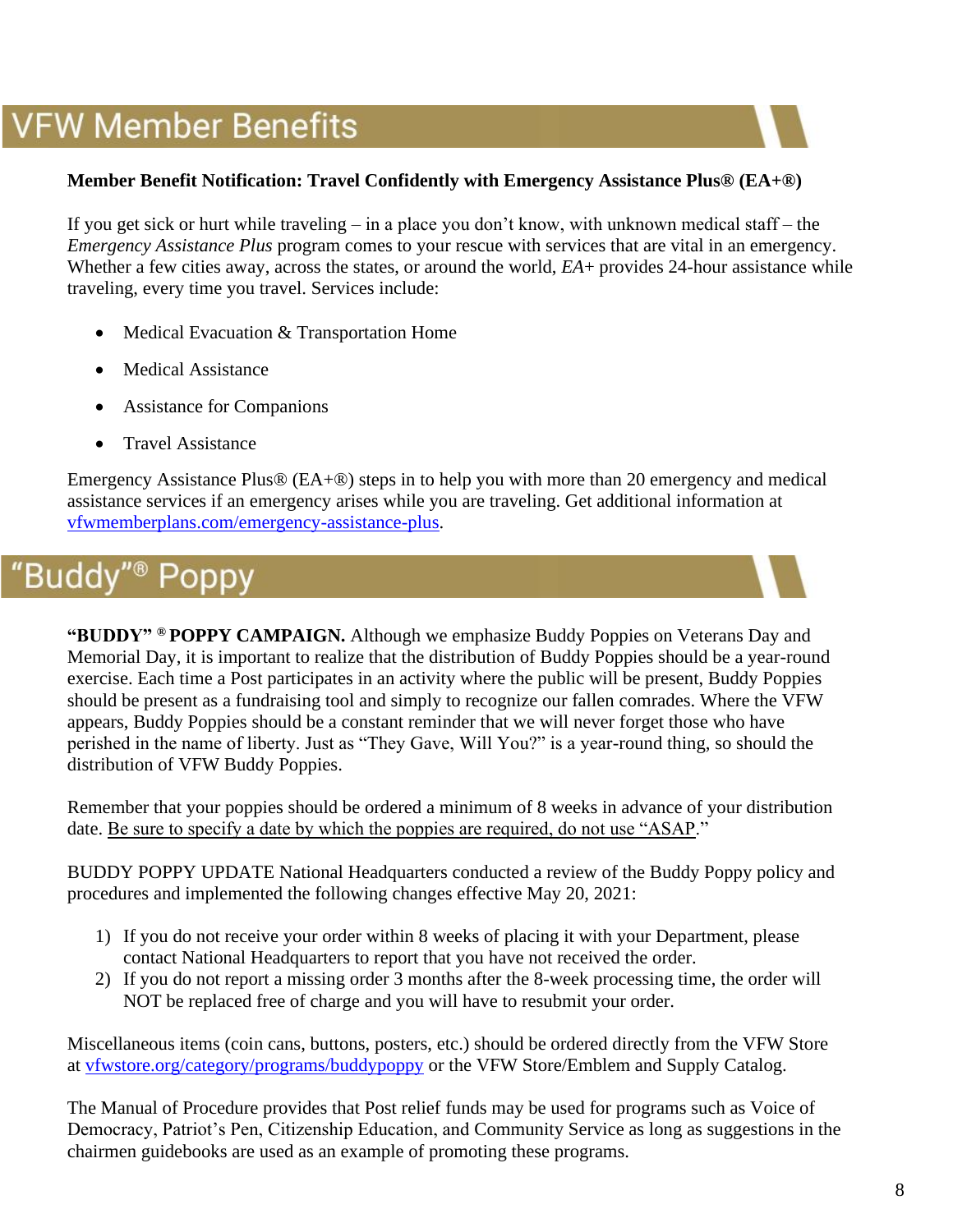Posts are further reminded that Section 711 of the Manual of Procedure provides that non-profit organizations, exempt from taxes under Section 501(a) of the Internal Revenue Code, may assist with the distribution of Buddy Poppies, provided there shall be no division of proceeds. A donation to these groups may be made from the Post general fund.

Contact information: [BuddyPoppy@vfw.org](mailto:BuddyPoppy@vfw.org) or 816.756.3390, ext. 6722 for any questions or concerns.

**NATIONAL "BUDDY" ® POPPY DISPLAY CONTEST.** The time frame for registering and setting up the Department winning Buddy Poppy displays for the national judging at convention will be the same as usual. Department winning entries will be accepted for registration and may be set up beginning at 8 a.m., Saturday, July 16, until noon, Monday, July 18, 2022. Winning displays will be identified with appropriate ribbons on Tuesday morning and announced later on the convention floor. Displays must be removed prior to 11:30 a.m. on Wednesday afternoon. Any displays left after this time, will be removed for disposal by convention center personnel during the disassembly of the hall.

**VFW SILVER, GOLD AND DIAMOND ANNIVERSARY POPPIES.** The silver, gold and diamond anniversary Buddy Poppies are for Posts that are currently in their 25th, 50th or 75th anniversary years. For Posts currently in their 100th year anniversary, they can order any color and as many as they need. The anniversary poppies are approximately three times as expensive for us to produce, but because of the small quantities we deal in, we don't pass those costs on to the Posts. Please limit your order of anniversary poppies to 1,000 to ensure stock does not run out, unless you are currently in your 100th year. These are ordered through the Department and processed the same as the red poppies. Annotate on the order to National that it is for anniversary poppies and specify which one.

### **National Veterans Service**

#### **ACCREDITED SERVICE OFFICER TRAINING, SAN ANTONIO, TX, MAY 10-13, 2022**

The upcoming VFW National Veterans Service Proficiency Training Conference (PTC) for accredited representatives is being held May 10-13, 2022, live and in-person at the Westin Riverwalk in San Antonio, Texas, with *for the first time*, a virtual workgroup option to our live conference.

While registration has already ended, this is a reminder that your Department Service Office may be closed while your accredited representatives attend this training which is absolutely essential to maintaining expert knowledge of the veterans' benefits system.

Questions regarding this or any VFW National Veterans Service sponsored training, should be addressed to Ryan Gallucci, Director, VFW National Veterans Service, at [rgallucci@vfw.org.](mailto:rgallucci@vfw.org)

## **National Legislative Service/Action Corps**

#### **Take Action Now on Toxic Exposure**

Thanks to your action in March, the *Honoring our PACT Act* passed the House with a broad bipartisan vote. Now it is time for the Senate to do its job. This historic legislation would ensure toxic-exposed veterans receive the VA health care and benefits they need. It would provide a list of presumptive conditions associated with burn pits and establish a permanent presumptive framework to address any toxic exposure,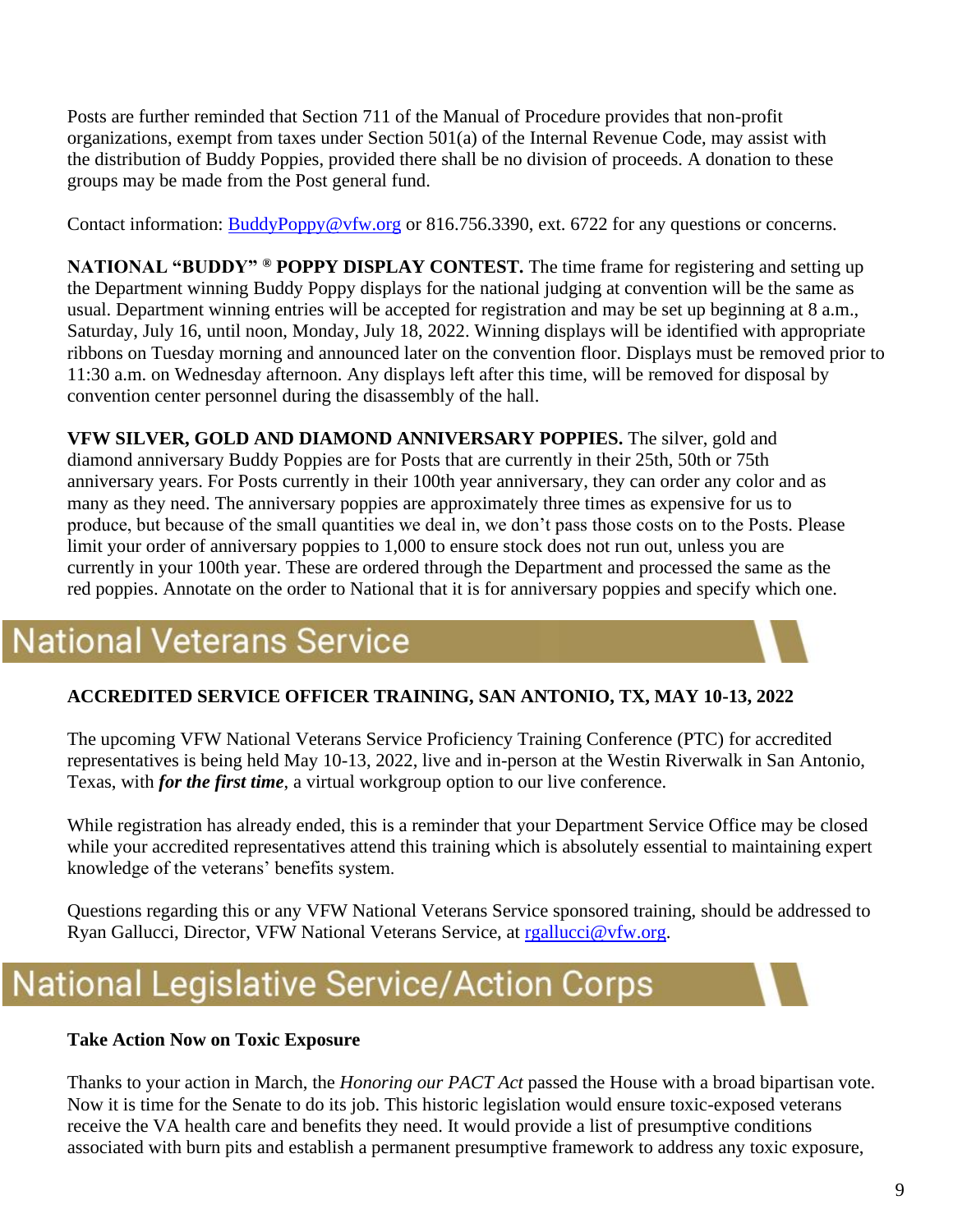foreign or domestic, past, present, and future. It would help Post-9/11 veterans, Persian Gulf War veterans, K2 veterans, Atomic veterans, and Vietnam veterans, including those who served in Thailand, Cambodia, and Laos. Contact your Senators and tell them to vote YES when the *Honoring our PACT Ac*t is brought to the Senate floor. Click to [take action!](https://votervoice.net/VFW/Campaigns/93807/Respond)

### **Administrative Operations**

Post Election Reports must be submitted no later than June 1 to the National Headquarters. We encourage all Post Quartermasters to use the online Election Report process featured in the Online Membership System (OMS), which is located behind the member's "LOGIN" at [vfw.org.](http://www.vfw.org/)

The 2022-23 Department Roster is now an Online Membership System (OMS) submitted report. The interactive report will cover reporting of all Department elected and appointed officers and committee chairman. In addition, the District Election Report is also contained within the Online Membership System (OMS). Portions of the District report will feed into the Department report (i.e. the District Commander position).

Adjutants and Quartermasters can access the roster by logging into their OMS account under the "Election Report" drop down in the left hand navigation pane. Membership numbers of each elected/appointed officer and/or chairman is needed to complete the report. Your cooperation in completing the roster immediately following your convention is appreciated. Any additions, corrections or changes will be submitted through OMS as they occur throughout the year. If you have any questions or concerns, please contact Kissha Hood via email at [khood@vfw.org.](mailto:khood@vfw.org)

### V Store

**Get items for your Memorial Day commemorations at the VFW Store,**  including grave markers, floral wreaths and stick flags. Order by May 13. Go to [vfwstore.org/category/more/specials/memorialday?page=1&size=100.](http://www.vfwstore.org/category/more/specials/memorialday?page=1&size=100)

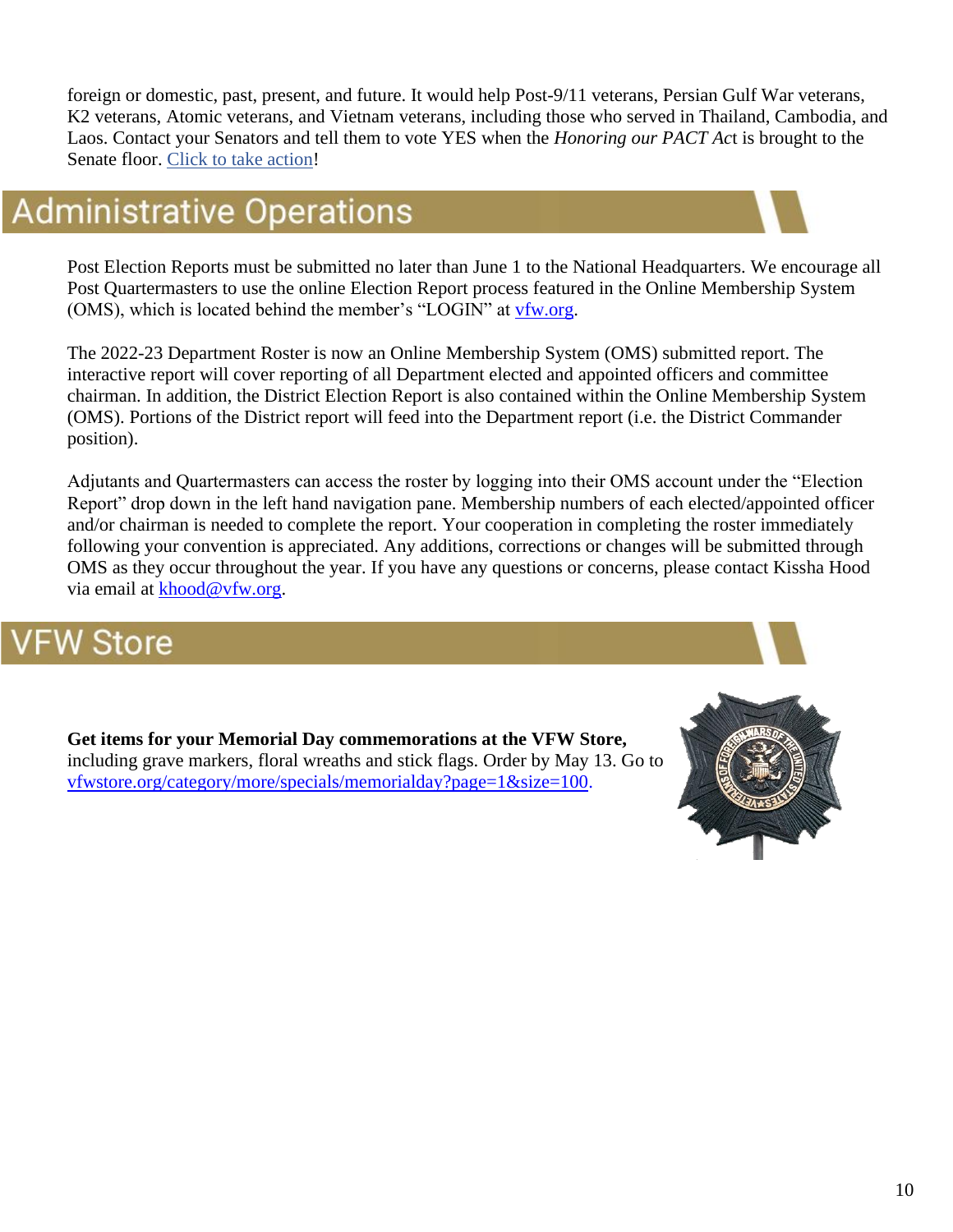

### **General Orders No. 10**

### **2021-22 Series**

1. Per Section 213 of the National Bylaws, Posts that have not submitted a properly completed Post Election Report by June 1 are in arrears and shall be deprived of all representation in District, Department and National Conventions. Such representation shall be restored promptly upon proper adjustments of such deficiencies. Posts that have registered delegates for the Department and National Conventions will not receive credentials until the Post has satisfied their arrearage.

2. Attention is directed to the provision of Section 222 (d) of the National Bylaws, "Each Post will pay, in advance, a National Convention registration fee of twenty-five dollars (\$25) which shall entitle the Post to a packet of convention information and materials and one identified registered delegate for the National Convention. Each additional delegate attending the National Convention will pay a ten dollar (\$10) delegate fee." Post Quartermasters are encouraged to register their delegate(s) online through the Online Membership System (OMS). Posts failing to comply with this provision will be considered delinquent and in arrears.

3. Certificates of charter evidencing consolidation have been issued to the following Posts:

Post Nos. 3704 and 7725 consolidated as Post No. 3704, Columbus, Nebraska Post Nos. 546 and 8160 consolidated as Post No. 546, Brooklyn, New York Post Nos. 4763 and 8157 consolidated as Post No. 4763, Chatham, Illinois

4. Announcement is made of the authorization of the charter for the following Post:

Post No. 12212 – Silver City, New Mexico

BY COMMAND OF FRITZ MIHELCIC COMMANDER-IN-CHIEF

OFFICIAL:

Kevin $\oint$ . Jones Adjutant General

#### **NATIONAL HEADQUARTERS**

Office 816.756.3390 Fax 816.968.1157

#### **WASHINGTON OFFICE**

200 Maryland Ave., N.E. Washington, D.C. 20002 Fax 202.543.6719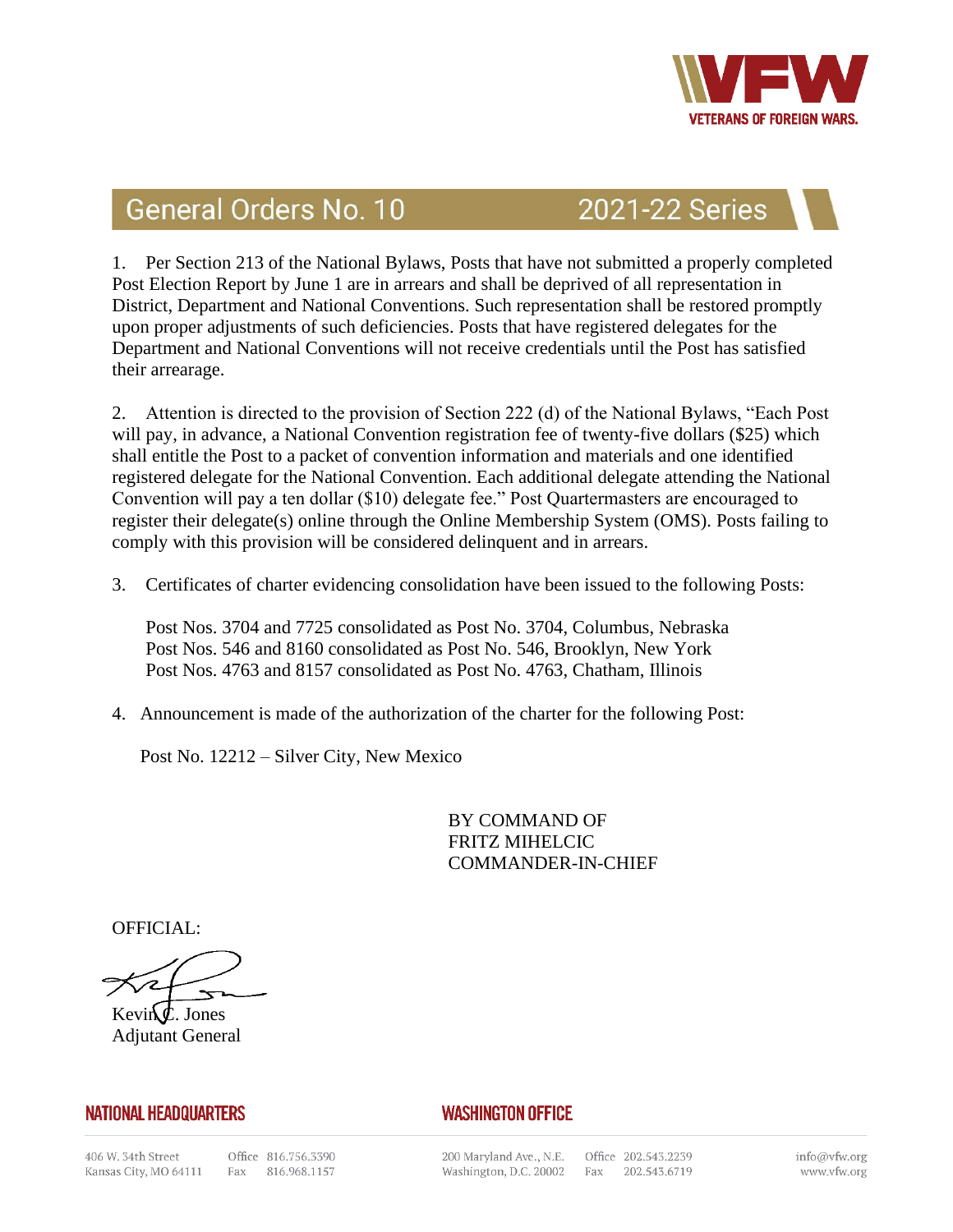

#### **PLANNING CALENDAR**

#### **SCHEDULE OF VFW MEETINGS AND EVENTS**

Rev. May 2022  $-\diamondsuit$ 

**2022**

| May 10 - 13                  | Accredited Service Officer Proficiency Training Conference<br>San Antonio, TX |
|------------------------------|-------------------------------------------------------------------------------|
| May 19 - 22                  | <b>Kansas City Spree</b><br>Kansas City, MO                                   |
| July 16 - 21                 | <b>National Convention</b><br>Kansas City, MO                                 |
| August 19                    | National Budget & Finance Committee Meeting<br>Kansas City, MO                |
| <b>August 20 - 21</b>        | National Council of Administration Meeting<br>Kansas City, MO                 |
| <b>August 25 - 28</b>        | Commander-in-Chief's Homecoming<br>Chandler, AZ                               |
| September 12 - 15            | <b>Fall Legislative Committee Meeting</b><br>Washington, DC                   |
| October 14 - 16              | Big Ten Conference<br>Milwaukee, WI                                           |
| October 27 - 30              | <b>Southern Conference</b><br>Asheville, NC                                   |
| November 3 - 6               | <b>Western Conference</b><br>Portland, OR                                     |
| November 4 - 6               | <b>Eastern Conference</b><br>Manchester, NH                                   |
| 2023                         |                                                                               |
| May 18 - 21                  | <b>Kansas City Spree</b><br>Kansas City, MO                                   |
| July 22 - 27                 | <b>National Convention</b><br>Phoenix, AZ                                     |
| August 25                    | National Budget & Finance Committee Meeting<br>Kansas City, MO                |
| <b>NATIONAL HEADQUARTERS</b> | <b>WASHINGTON OFFICE</b>                                                      |